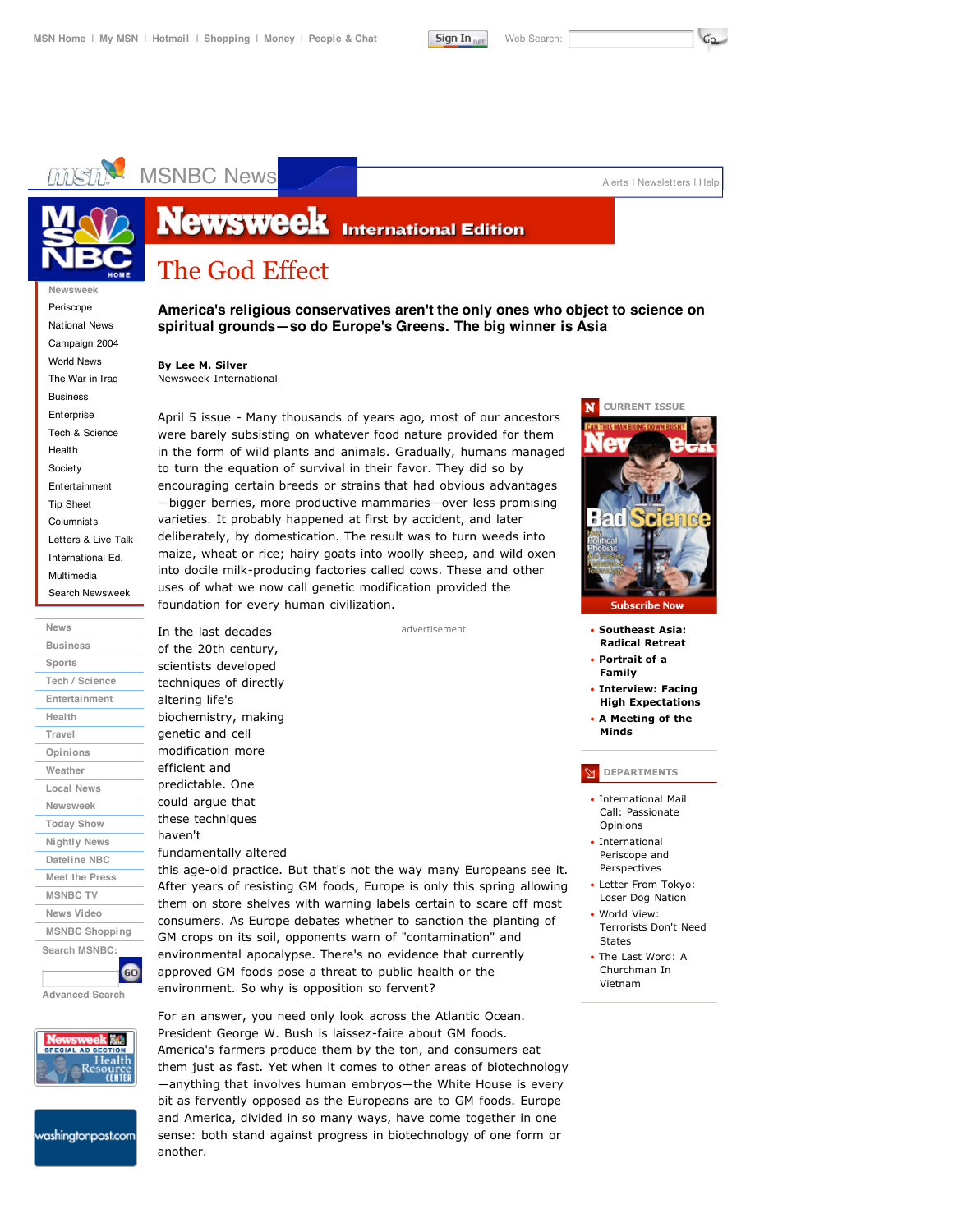



Click Here

The parallels go further than many Europeans would care to believe. Europeans like to look down their noses at the religious fundamentalism that is part of Bush's character and political support, but in fact Europe's rejection of GM foods has an equally powerful spiritual component. To many Europeans, genetic engineering is an assault on God's sovereignty or Mother Nature's spirit. They fear a Frankenfood counterattack, just as the fictional Victor Frankenstein's attempt to create life brought forth a monster that ultimately destroyed its creator's world. This type of spiritualism may not hew to any organized religion, but it is based on the Christian linkage between body and soul and between organic substance and spirit.

There's nothing wrong with spiritual convictions. But they should be recognized as such, especially now that Western society is embarking on a course that is already having a detrimental effect on innovation in the biological sciences. In the very countries that spawned the original breakthroughs, innovation has either slowed or stopped completely, because of political resistance. If these were the only countries where such research could take place, biomedical advances would be set back significantly. Fortunately, the scientific world no longer revolves around Western countries. Scientists, money and ideas flow across borders; Asian countries that do not find biotechnology research contentious are the clear beneficiaries. Europe and America, though, could well lose their leadership roles in this important technology.

Stems cells are a case in point. Just six years ago the regenerative power of stem cells isolated from lab-grown embryos raised the possibility of a new generation of medical therapies for a broad range of human diseases including Parkinson's, diabetes and Alzheimer's. At the time, U.S. regulations prohibited the use of federal funds—about \$20 billion for biomedical research—in experiments involving human embryos. Scientists lobbied for a relaxation in these restrictions, while conservatives wanted to ban all embryo research, even with private funds. To appease his political base, Bush created the Council on Bioethics a month before the 9/11 attacks to advise him on "ethical issues related to advances in biomedical science and technology."

Two and a half years of contentious debate have shown that the council was weighted from the outset toward what mainstream bioethicists consider to be a conservative viewpoint. In February the White House apparently decided even that wasn't enough: it dismissed the two council members who had consistently spoken in favor of biomedical research and replaced them with three new members who had no experience in bioethics. When scientists and bioethicists complained, Leon Kass, the council chairman, fired back in The Washington Post that he was shocked by the "unfounded and false charges of political stacking of the Council."

He's not entirely wrong. In America the battle lines are being drawn between people with radically different *spiritual,* not just political, beliefs. All three new appointees are fundamentalist Christians. They join at least five other members of the council who have previously written of their conviction that early human embryos microscopic clumps of cells—are gifts from God ensouled at conception.

Since Darwin, biologists have viewed all living things as variations on a common theme. Indeed, research shows that we human beings share nearly all of our genes with other mammals, and many genes with plants and micro-organisms as well. Yet American conservatives have no problem with the genetic modification of animals and plants because traditional Judeo-Christian doctrine holds that God gives souls only to human beings. Animals and plants are seen as soulless, purely biological entities, to be manipulated as we see fit.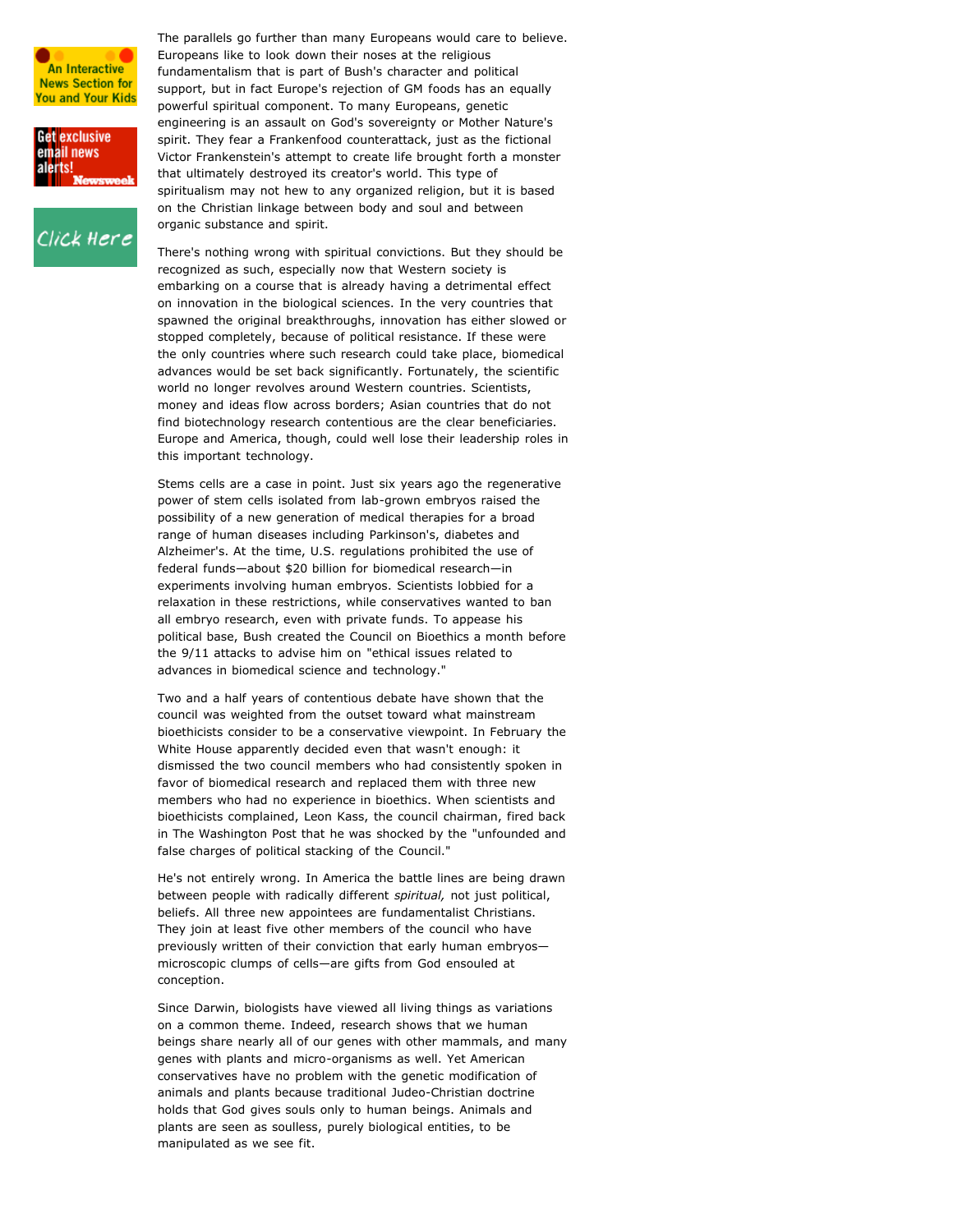Many left-leaning European intellectuals, in contrast, seem beholden to a different yet equally deep-seated sense of spirituality, one that encompasses all of Mother Nature. There is no other way to explain why so many on the left are so willing to reject all conceivable applications of genetic engineering. Granted, most currently available GM crops provide a benefit to farmers that is invisible to consumers. Granted, large U.S. or multinational corporations have patented much of the current technology (though patents expire after 20 years). And granted, many Europeans are fearful that the dominating influence of American culture could overwhelm the distinctive agriculture and cuisine unique to different European regions (a fear that I share).

But biotechnology, like all technologies, can be applied toward good or ill, profit or not. It has already reduced the use of pesticides and the tilling of farmland, a major cause of soil degradation. Cows have been engineered for resistance to mad-cow disease, and pigs have been made to produce fewer pollutants in their manure. Genetic engineering could make peanuts nonallergenic. And nonprofit organizations could carefully use the technology to increase the nutritional value of crops, add vaccines and reduce the ecological damage of traditional agriculture in underdeveloped countries.

Unfortunately, such nonprofit biotech applications are unlikely to be developed any time soon because the people most supportive of humanitarian efforts—the Europeans—are too busy condemning biotechnology as unnatural. In contrast, many of the same people have no problem with the unregulated production and sale of natural herbal remedies and dietary supplements, some of which (like ephedra) have killed hundreds of people. At least 200 million Americans have eaten GM food over the last decade without a single verified allergic reaction, without even a single GM-caused stomachache.

What is the true basis for the distinction between natural and unnatural? In condemning the application of biotechnology to plants and animals, Britain's Prince Charles said: "I happen to believe that this kind of genetic modification takes man-kind into realms that belong to God, and to God alone." Another spiritual objection, expressed in less explicit language, is enshrined in the Constitution of Switzerland. A 1992 referendum imposes a respect for "the integrity of living organisms" and "the dignity of living nature." A majority of Swiss people seem to believe that their valleys of welltended meadows, neat farms and grazing cows represent a natural order that must be preserved. Of course, every component of this picture is the result of human intervention into a previous natural order that disappeared long ago.

In another example of left-leaning European spirituality, three Dutch bioethicists have condemned the potential use of bio-technology to create "quasi chickens—genetically engineered humps of living chicken flesh that do nothing but lay eggs." They condemn such technology not because it would cause pain or suffering to any animal, since the whole point is to eliminate the use and abuse of sentient creatures. Rather, they're upset because the creation of vege-tative pseudochickens will violate chicken integrity. What could possibly be violated when no animals are harmed or killed? It can only be the imagined spirit of the chicken species. This belief is ironic, because the domesticated chicken bears little resemblance to its wild ancestors.

The spiritual backlash against biotechnology in both America and Europe has pushed political leaders to pass laws greatly restricting R&D. Federally funded American scientists are allowed to work with only 15 or fewer old human-embryo stem-cell lines, all contaminated with mouse cells and unlikely to be very useful. Thousands of scientists have moved to Asia, where they can perform embryo research with few restrictions. These trends suggest that Asia will take the lead in clinical applications of stem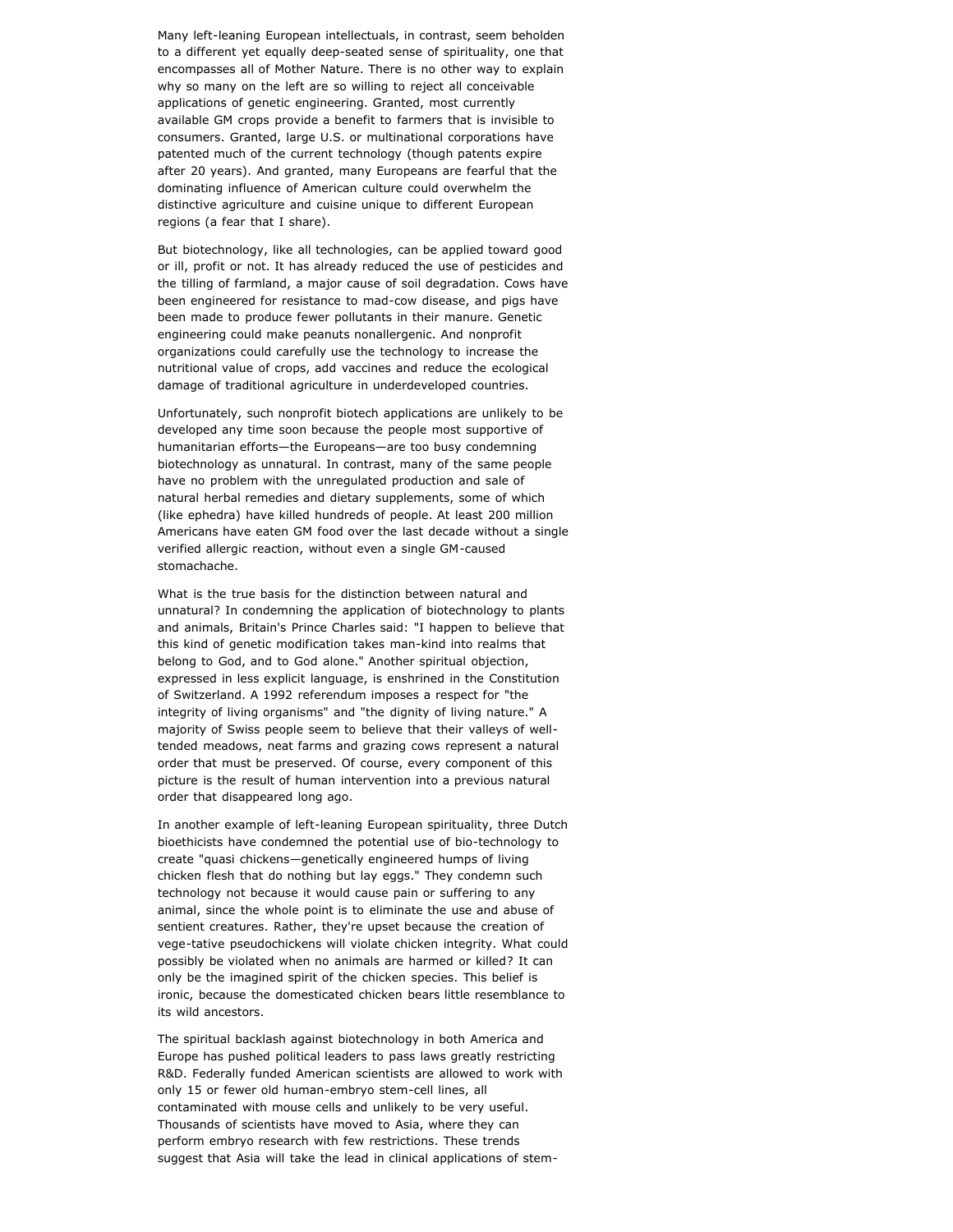cell research, at least in the short run.

Europe is suffering not only research restrictions but a decline in agricultural competitiveness. Partly because farmers use inefficient non-GM seed, they require ever-larger subsidies to stay afloat. Meanwhile, American farmers have latched onto GM crops as a way to cut down on pesticides, obtain better protection against adverse weather and increase yields. U.S. agricultural firms are luring skilled plant and animal scientists from Europe. For economic reasons, Europe will ultimately be forced to let down its gates to the GM revolution.

While Americans and Europeans wring their hands, Asians benefit from less-cumbersome spiritual beliefs. In Buddhist cultures, spirituality is associated with a sense of consciousness entirely detached from the physical world. Spirits can be imagined as fluid entities that merge and divide within and outside people, animals, plants and inanimate objects. Through this lens, individual embryos are not equated with —indivisible spirits, and biotechnologists don't have the power to interfere in the spiritual world, even if they want to.

Several Asian countries see a golden opportunity. The Chinese government has persuaded many Western-educated expatriate scientists to return to a homeland where research on human embryos is lavishly funded at dozens of laboratories. Separately, in 2003, a Chinese company became the first in the world to win approval for a commercial application of human gene therapy (for a cancer treatment). Government funding helped South Korean scientists to recently clone human embryos for the first time. Singapore is completing a \$288 million biotech complex called Biopolis, which will house 2,000 university, government and industry researchers. The country has attracted the British Nobel laureate Sydney Brenner, Alan Coleman, from the team that cloned Dolly the sheep, and a new research division of Johns Hopkins University Medical School.

As Asian nations take the lead, the advantages of allowing this research may become clearer to Western cultures. America and Europe may even change their views. If so, globalization would be the savior of both science and people.

*Silver is professor of molecular biology and public affairs at Princeton University and author of "Remaking Eden."*

#### *© 2004 Newsweek, Inc.*

**MORE FROM NEWSWEEK: INTERNATIONAL EDITIONS**

#### Next  $\rightarrow$ **Newsweek: International Editions Section Front**

- Innovation: Vive la Revolution!
- Throw the Bums Out!
- Mexico: Free For All
- Newsweek: International Editions Section Front

### **Newsweek** TOP STORIES

# **IL TOP MSNBC STORIES** • Hamas: Bush is enemy of God

- The Insider: Richard Clarke
- Bonds of Steel
- Generation Born Free
- Breaking the Brokers
- Health: Helping Depressed Kids

• Kerry rips attacks on Clarke • Afghan elections delayed

- 2 foreigners killed in Iraq
- Serial killer returns 25 years later

**Sponsored Links**

#### **Stem Cells Saves Lives**

Treating many diseases today. How can you save your family? www.cordblood.com

#### **Biotech Jobs**

Search over 4500 job opportunities at over 500 companies worldwide. www.hirehealth.com